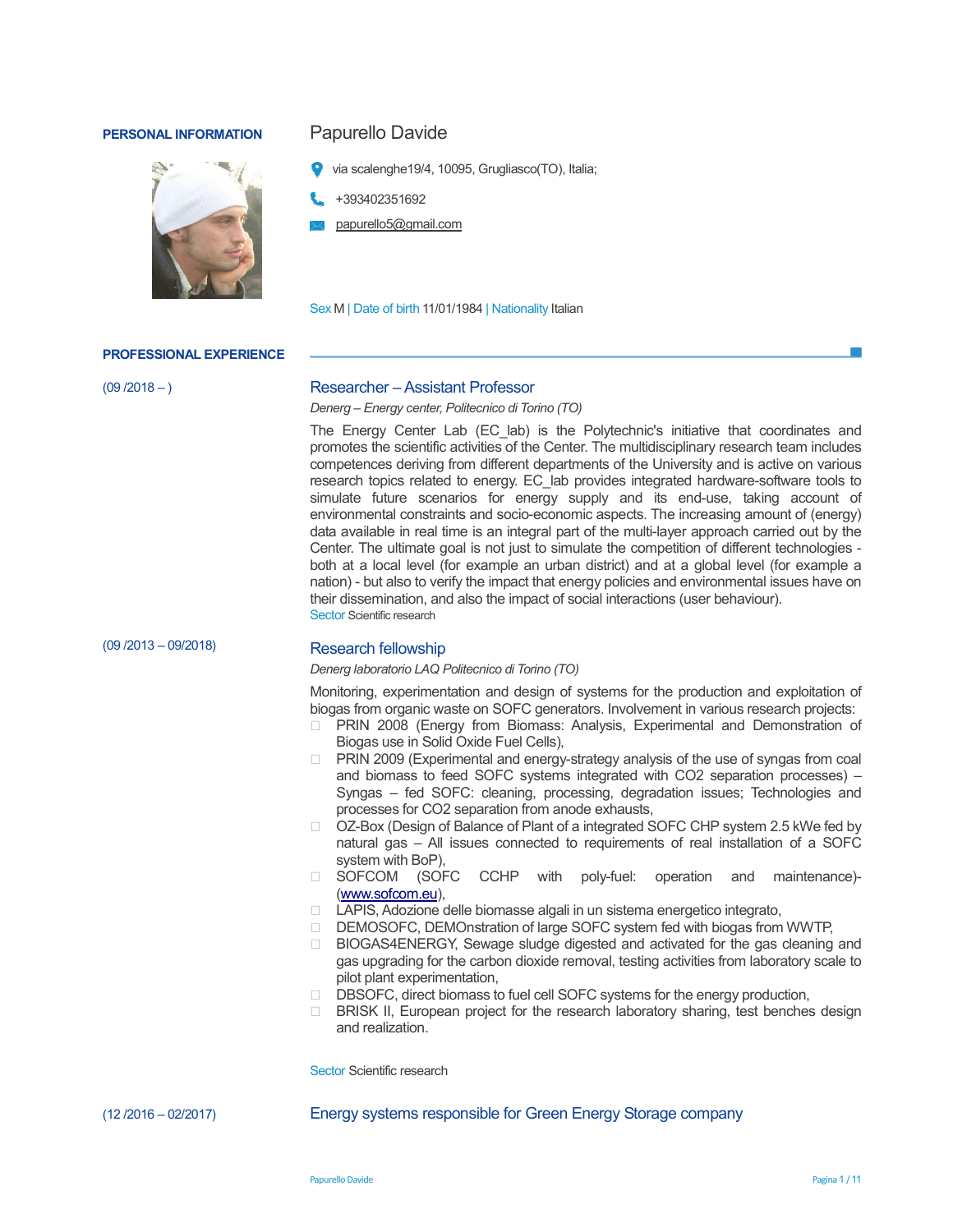## *Green Energy Storage Povo (TN)*

Company, start up from Fondazione Bruno Kessler (TN) able to produce organic flow batteries. Responsible of the research laboratory for the energy purposes.

Sector Scientific research and batteries production

| $(03/2015 - 03/2017)$                           | Contractor                                                                                                                                                                                                                                                                                                                                                                                                                                                                                                                                                                                                                                                                                                                                                      |
|-------------------------------------------------|-----------------------------------------------------------------------------------------------------------------------------------------------------------------------------------------------------------------------------------------------------------------------------------------------------------------------------------------------------------------------------------------------------------------------------------------------------------------------------------------------------------------------------------------------------------------------------------------------------------------------------------------------------------------------------------------------------------------------------------------------------------------|
|                                                 | Fondazione Edmund Mach San Michele a/A (TN)                                                                                                                                                                                                                                                                                                                                                                                                                                                                                                                                                                                                                                                                                                                     |
|                                                 | Monitoring, experimentation and design of systems for the production and exploitation of<br>biogas from organic waste on SOFC generators. BWS Project - biowaste for sofcs<br>(SOLIDpower and Fondazione Edmund Mach) - The main purpose of the project BWS, in<br>continuity with the VEGA project is to investigate the possibility of using biogas made from<br>renewable sources (biomass) into high-efficiency micro-generation systems, such as fuel<br>cells (solid oxid fuel cell). Project written, developed and managed from the beginning to<br>(https://www.fmach.it/CTT/Sperimentazione/Biomasse-ed-energie-<br>the<br>end.<br><b>BWS</b><br>rinnovabili/Progetti-Partnerships-Convenzioni/BioWaste-for-SOFCs-BWS).<br>Sector Scientific research |
| $(01 / 2011 - 09 / 2013)$                       | Contractor                                                                                                                                                                                                                                                                                                                                                                                                                                                                                                                                                                                                                                                                                                                                                      |
|                                                 | Fondazione Edmund Mach San Michele a/A (TN)                                                                                                                                                                                                                                                                                                                                                                                                                                                                                                                                                                                                                                                                                                                     |
|                                                 | Monitoring, experimentation and design of systems for the production and exploitation of<br>biogas from organic waste on SOFC generators. Vega project (SOFCpower and<br>Fondazione Edmund Mach) - SOFC stack fed by biogas from the dry anaerobic digestion<br>developed<br>of<br>organic<br>waste.<br>Project<br>and<br>managed.<br>Vega<br>project<br>(http://www.sofcpower.com/30/local-government-in-trento-pat.html).                                                                                                                                                                                                                                                                                                                                     |
|                                                 | Sector Scientific research                                                                                                                                                                                                                                                                                                                                                                                                                                                                                                                                                                                                                                                                                                                                      |
|                                                 |                                                                                                                                                                                                                                                                                                                                                                                                                                                                                                                                                                                                                                                                                                                                                                 |
| $(01 / 2010 - 12 / 2010)$                       | Post graduate stage (2nd level University Master degree)<br>MICHELIN - PIAZZALE R. DAUBREÈ CUNEO (CN)                                                                                                                                                                                                                                                                                                                                                                                                                                                                                                                                                                                                                                                           |
|                                                 | PROJECT WORK during the internship made at Michelin spa (Cuneo): Risk analysis and<br>maintenance for the kinematic chains for the production of tires.                                                                                                                                                                                                                                                                                                                                                                                                                                                                                                                                                                                                         |
|                                                 | Sector Maintenance Management and Risk Analysis                                                                                                                                                                                                                                                                                                                                                                                                                                                                                                                                                                                                                                                                                                                 |
| $(10/2009 - 06/2010) - (03/2011)$<br>$-09/2011$ | University tutor<br>CEPU-SEDE (TO) / SEDE (TN)                                                                                                                                                                                                                                                                                                                                                                                                                                                                                                                                                                                                                                                                                                                  |
|                                                 | Teaching of scientific and technical subjects to undergraduates (structural mechanics,<br>analysis, energy, technical physics).                                                                                                                                                                                                                                                                                                                                                                                                                                                                                                                                                                                                                                 |
|                                                 | Sector University assistance                                                                                                                                                                                                                                                                                                                                                                                                                                                                                                                                                                                                                                                                                                                                    |
| $(02 / 2009 - 04 / 2009)$                       | College internship                                                                                                                                                                                                                                                                                                                                                                                                                                                                                                                                                                                                                                                                                                                                              |
|                                                 | Environment Park spa - Via Livorno 60 (TO)                                                                                                                                                                                                                                                                                                                                                                                                                                                                                                                                                                                                                                                                                                                      |
|                                                 | Optimization and energy analysis of an anaerobic digestion pilot plant for the hydrogen and<br>methane production.                                                                                                                                                                                                                                                                                                                                                                                                                                                                                                                                                                                                                                              |
|                                                 | Sector Scientific research                                                                                                                                                                                                                                                                                                                                                                                                                                                                                                                                                                                                                                                                                                                                      |
| $(10/2005 - 05/2009)$                           | Various work during university studies<br>Ipercoop - Cuorgnè (TO), 3K - Rivarolo C.se (TO), Politecnico di Torino CEMED - Via Cavalli 22H<br>(TO), Elin - Rivara C.se (TO)                                                                                                                                                                                                                                                                                                                                                                                                                                                                                                                                                                                      |
|                                                 | Sector Bakery clerk, Maids room, Museum operator, Electrician                                                                                                                                                                                                                                                                                                                                                                                                                                                                                                                                                                                                                                                                                                   |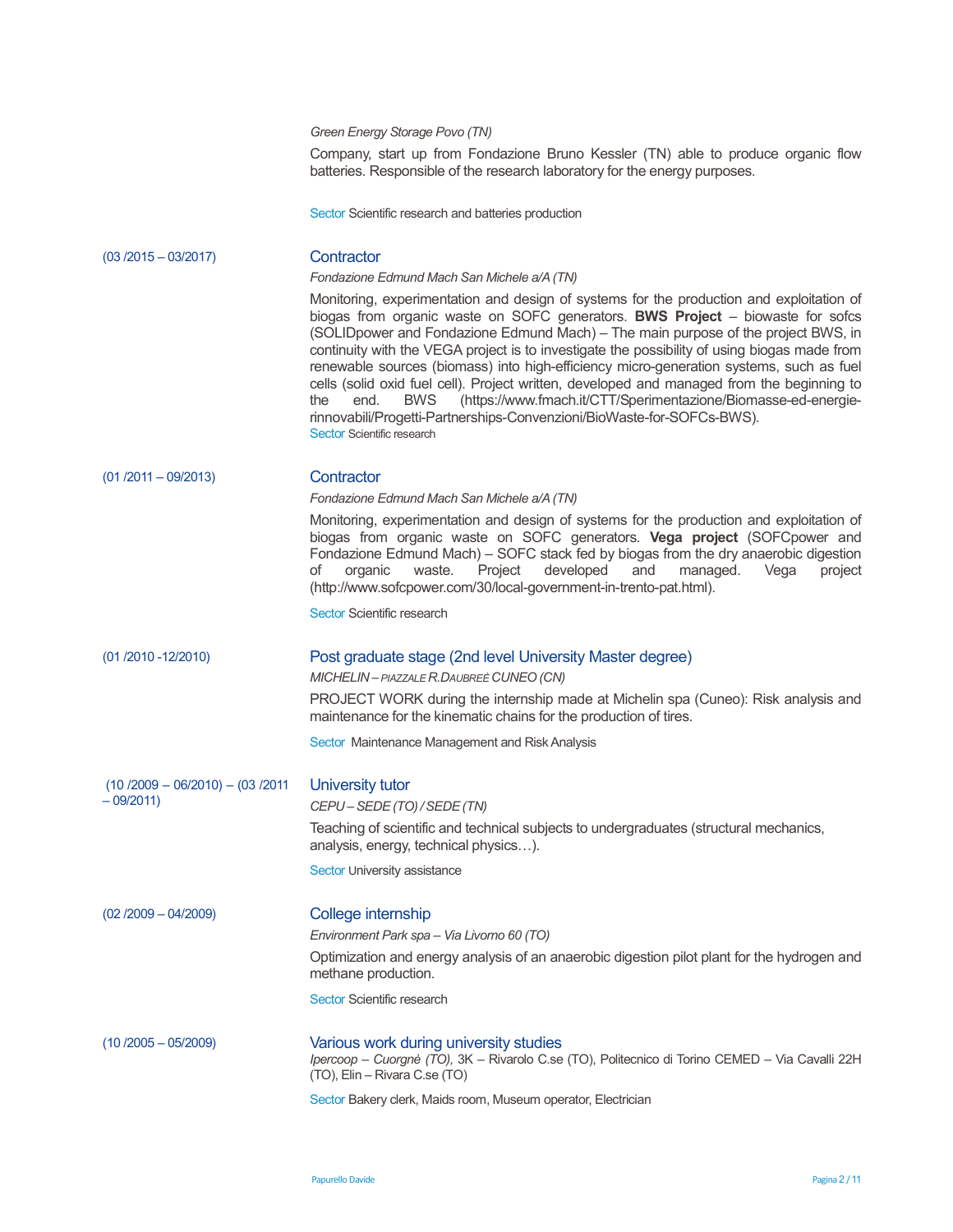| $10, 2018 - 10, 2024$   | Abilitazione Scientifica Nazionale - ASN MIUR BANDO D.D.<br>1532/2016 09/C2 FISICA TECNICA E INGEGNERIA NUCLEARE,<br>Qualified for the sector 09/C2 ING-IND 10 with the title of Assistant<br>Professor                                                                                                                                                                                                                                                                                                                                                                                                                                                                           |
|-------------------------|-----------------------------------------------------------------------------------------------------------------------------------------------------------------------------------------------------------------------------------------------------------------------------------------------------------------------------------------------------------------------------------------------------------------------------------------------------------------------------------------------------------------------------------------------------------------------------------------------------------------------------------------------------------------------------------|
| $(01, 2011 - 05, 2014)$ | Research doctorate in energy (Ph.D.)<br>Politecnico di Torino Denerg (TO)                                                                                                                                                                                                                                                                                                                                                                                                                                                                                                                                                                                                         |
|                         | Biogas from anaerobic digestion of biomass (Organic Fraction of Municipal Solid Waste and sewage<br>sludge): trace compounds characterization through an innovative technique (PTR-MS) and<br>detrimental effects on SOFC energy generators, from single cells to short stacks.                                                                                                                                                                                                                                                                                                                                                                                                   |
|                         | Insights:                                                                                                                                                                                                                                                                                                                                                                                                                                                                                                                                                                                                                                                                         |
|                         | . Power biogenic fuels for solid oxide electrochemical cells (SOFC)                                                                                                                                                                                                                                                                                                                                                                                                                                                                                                                                                                                                               |
|                         | •Biogas Production, monitoring, removal of Volatile Organic Compounds                                                                                                                                                                                                                                                                                                                                                                                                                                                                                                                                                                                                             |
|                         | •Management of solid waste - in detail those organic                                                                                                                                                                                                                                                                                                                                                                                                                                                                                                                                                                                                                              |
|                         | •Techniques of filtration and separation                                                                                                                                                                                                                                                                                                                                                                                                                                                                                                                                                                                                                                          |
|                         | •Experimental techniques and data analysis                                                                                                                                                                                                                                                                                                                                                                                                                                                                                                                                                                                                                                        |
|                         | •Experimental modeling and simulation                                                                                                                                                                                                                                                                                                                                                                                                                                                                                                                                                                                                                                             |
|                         | •Danger of explosion and fire - safety analysis                                                                                                                                                                                                                                                                                                                                                                                                                                                                                                                                                                                                                                   |
|                         | •Systems of energy production from fuel cells                                                                                                                                                                                                                                                                                                                                                                                                                                                                                                                                                                                                                                     |
|                         | •Carbon dioxide capture                                                                                                                                                                                                                                                                                                                                                                                                                                                                                                                                                                                                                                                           |
| $(07, 2013 - 07, 2013)$ | Summer School of Technical Physics, 2013, sixth edition. The measurement<br>technique in Physics: Metrologia e riferibilità, Misure di energia e smart metering, Misura di<br>grandezze ambientali outdoor, Termografia, Progettazione degli esperimenti e misure fisico tecniche,<br>Misure in campo: tecniche di raccolta e trasmissione dei dati. Unisannio, Enea, Polito, Polimi,<br>Università Padova, Università di Roma La Sapienza, Università di Roma Tor Vergata, Università di<br>Cassino e Lazio Meridionale, Seconda Università degli Studi di Napoli, Università di Modena e Reggio<br>Emilia, Università della Basilicata, INRIM, ISPRA, ACCREDIA, Telecom Italia. |
| $(03, 2013 - 05, 2013)$ | Writing scientific papers in English at CLA, Centro Linguistico di Ateneo –<br>Politecnico di Torino                                                                                                                                                                                                                                                                                                                                                                                                                                                                                                                                                                              |
| $(04, 2013 - 04, 2013)$ | Spring school on: "Smart energy Solutions in Urban Environment"<br>Pracatinat, Regione Piemonte, in collaboration with Politecnico of Torino - Energy Department,<br>organizes, in the framework of the EU project CLAIRE - Clusters Alpins Industry Research Energy, a<br>high educational school about energy solutions in urban environment. Interventions of international<br>professor as Sabonnadiere J., Goswami Y., Schleich J., Hens H., Mogensen M., Socolow R.                                                                                                                                                                                                         |
| $(09, 2012 - 09, 2012)$ | Summer School Area Nano Scuola Interpolitecnica di Dottorato – Politecnico di<br>Milano: Fabrication of nanostructures, Semiconductor nanostructures, Characterizing 2-<br>dimensional nanostructures and Magnetic nanostructures. Andrea Cattoni, Hans von Känel,<br>Geoff Thornton and Paolo Vavassori                                                                                                                                                                                                                                                                                                                                                                          |
| $(01, 2010 - 12, 2010)$ | 2nd level University Master degree: RAMS & MTZ (Reliability, Maintenance and Safi<br><b>Analysis and Management)</b>                                                                                                                                                                                                                                                                                                                                                                                                                                                                                                                                                              |

 $\mathcal{L}^{\mathcal{L}}$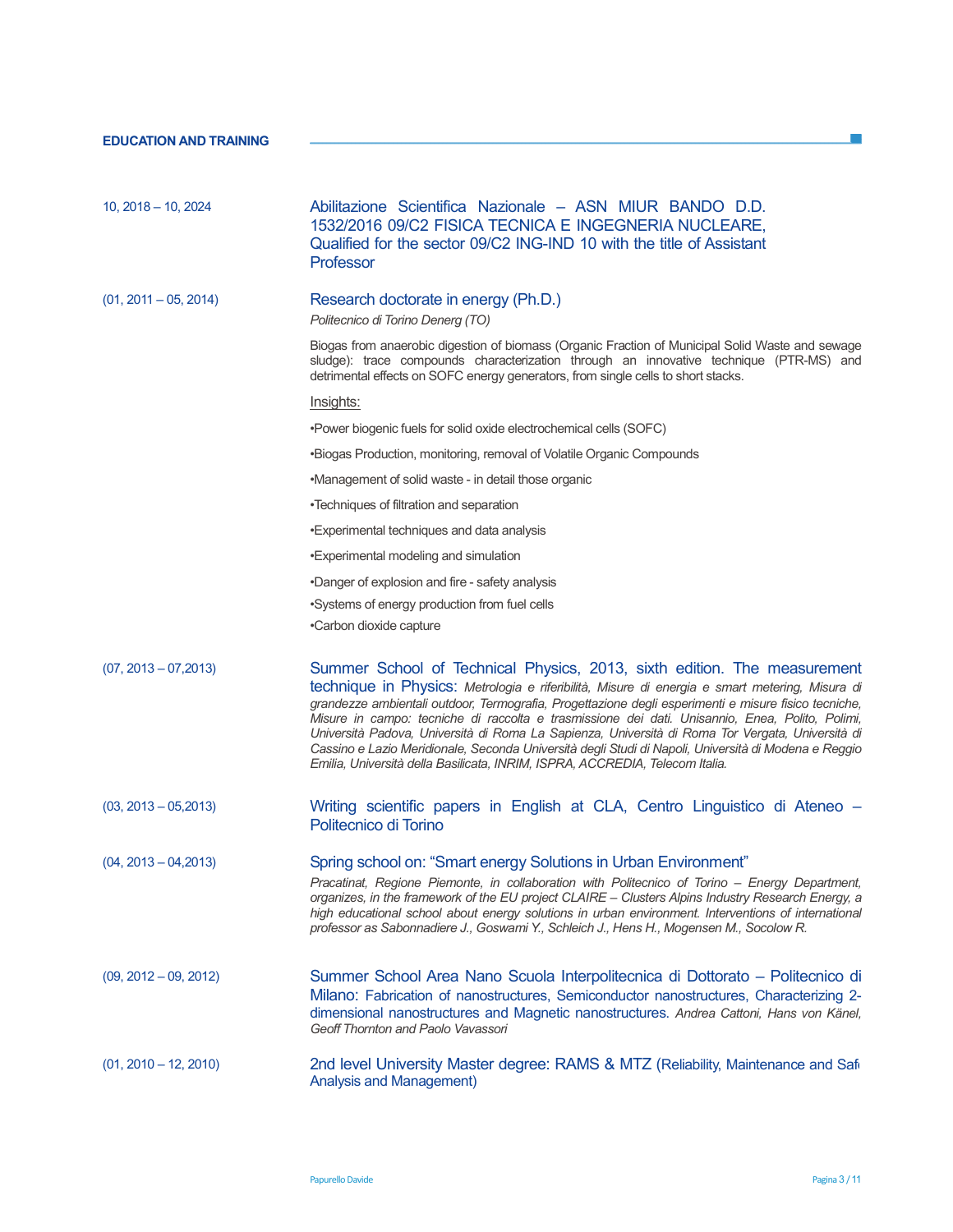|                         | Politecnico di Torino RAMSE + Michelin spa                                                                       |                                                                                                                   |                                                                                                                                                                                    |                 |                                                                                                                                                                                                                                                                                                                                                                |  |
|-------------------------|------------------------------------------------------------------------------------------------------------------|-------------------------------------------------------------------------------------------------------------------|------------------------------------------------------------------------------------------------------------------------------------------------------------------------------------|-----------------|----------------------------------------------------------------------------------------------------------------------------------------------------------------------------------------------------------------------------------------------------------------------------------------------------------------------------------------------------------------|--|
|                         | Analysis of automatic powertrains: efficient recovery of failures and maintenance<br>Insights:                   |                                                                                                                   |                                                                                                                                                                                    |                 |                                                                                                                                                                                                                                                                                                                                                                |  |
|                         |                                                                                                                  |                                                                                                                   |                                                                                                                                                                                    |                 |                                                                                                                                                                                                                                                                                                                                                                |  |
|                         | Maintenance                                                                                                      | Reliability Availability Maintainability Safety<br>Safety and risk analysis<br>Statistics and forecasting methods |                                                                                                                                                                                    |                 |                                                                                                                                                                                                                                                                                                                                                                |  |
| $(03, 2007 - 07, 2009)$ | Politecnico di Torino (TO)                                                                                       | Master degree in energy engineering                                                                               |                                                                                                                                                                                    |                 |                                                                                                                                                                                                                                                                                                                                                                |  |
|                         | typologies"                                                                                                      |                                                                                                                   |                                                                                                                                                                                    |                 | (2nd (cycle) Laurea. Italian master-level degree of the Bologna Declaration.) Master degree<br>in nuclear and energy. Energy field 110/110; with a thesis entitled: "Biogas utilization in<br>SOFC's from anaerobic digestion. Analysis of the impurities, their effects and<br>methodologies used to reduce negative impacts on various anodic structures and |  |
| $(01, 2008 - 08, 2008)$ | <b>Erasmus</b><br>Politechnika Gdanska (GDO - Gdansk University of Technology)                                   |                                                                                                                   |                                                                                                                                                                                    |                 |                                                                                                                                                                                                                                                                                                                                                                |  |
|                         | Insights:<br>Air quality control<br>Ecotoxicology<br>Waste Management<br>Meteorology<br>Hazardous Waste Disposal |                                                                                                                   |                                                                                                                                                                                    |                 |                                                                                                                                                                                                                                                                                                                                                                |  |
|                         |                                                                                                                  |                                                                                                                   |                                                                                                                                                                                    |                 |                                                                                                                                                                                                                                                                                                                                                                |  |
|                         |                                                                                                                  | Pollutant transfer phenomena                                                                                      |                                                                                                                                                                                    |                 |                                                                                                                                                                                                                                                                                                                                                                |  |
| $(06, 2009 - 07/2009)$  | Halmstad University - Sweden                                                                                     | Summer school on: "Wind Power Technology"                                                                         |                                                                                                                                                                                    |                 |                                                                                                                                                                                                                                                                                                                                                                |  |
| $(01, 2004 - 03, 2007)$ | Bachelor degree in energy and nuclear engineering<br>Politecnico di Torino (TO)                                  |                                                                                                                   |                                                                                                                                                                                    |                 |                                                                                                                                                                                                                                                                                                                                                                |  |
|                         | cogenerativo nell'ambito delle Migliori Tecnologie Disponibili (M.T.D.)"                                         |                                                                                                                   | Energy and nuclear thesis (1st (cycle) degree. Italian bachelor-level degree of the Bologna<br>Declaration.) with a thesis entitled: "Analisi di un impianto a ciclo combinato e/o |                 |                                                                                                                                                                                                                                                                                                                                                                |  |
| $(09, 1998 - 06, 2003)$ | Electrical engineering technician<br>ITIS A.Moro - Rivarolo Canavese (TO)                                        |                                                                                                                   |                                                                                                                                                                                    |                 |                                                                                                                                                                                                                                                                                                                                                                |  |
| <b>PERSONAL SKILLS</b>  |                                                                                                                  |                                                                                                                   |                                                                                                                                                                                    |                 |                                                                                                                                                                                                                                                                                                                                                                |  |
| Native language         | Italian                                                                                                          |                                                                                                                   |                                                                                                                                                                                    |                 |                                                                                                                                                                                                                                                                                                                                                                |  |
| Other languages         | <b>UNDERSTANDING</b>                                                                                             |                                                                                                                   | <b>ORAL</b>                                                                                                                                                                        |                 | <b>WRITING</b>                                                                                                                                                                                                                                                                                                                                                 |  |
|                         | Listening                                                                                                        | Reading                                                                                                           | Interaction                                                                                                                                                                        | Oral production |                                                                                                                                                                                                                                                                                                                                                                |  |
| English                 | C <sub>1</sub>                                                                                                   | C <sub>1</sub>                                                                                                    | C <sub>1</sub>                                                                                                                                                                     | C <sub>1</sub>  | C <sub>1</sub>                                                                                                                                                                                                                                                                                                                                                 |  |
|                         | PET and IELTS                                                                                                    |                                                                                                                   |                                                                                                                                                                                    |                 |                                                                                                                                                                                                                                                                                                                                                                |  |
| French                  | A <sub>1</sub>                                                                                                   | A1                                                                                                                | A1                                                                                                                                                                                 | A <sub>1</sub>  | A <sub>1</sub>                                                                                                                                                                                                                                                                                                                                                 |  |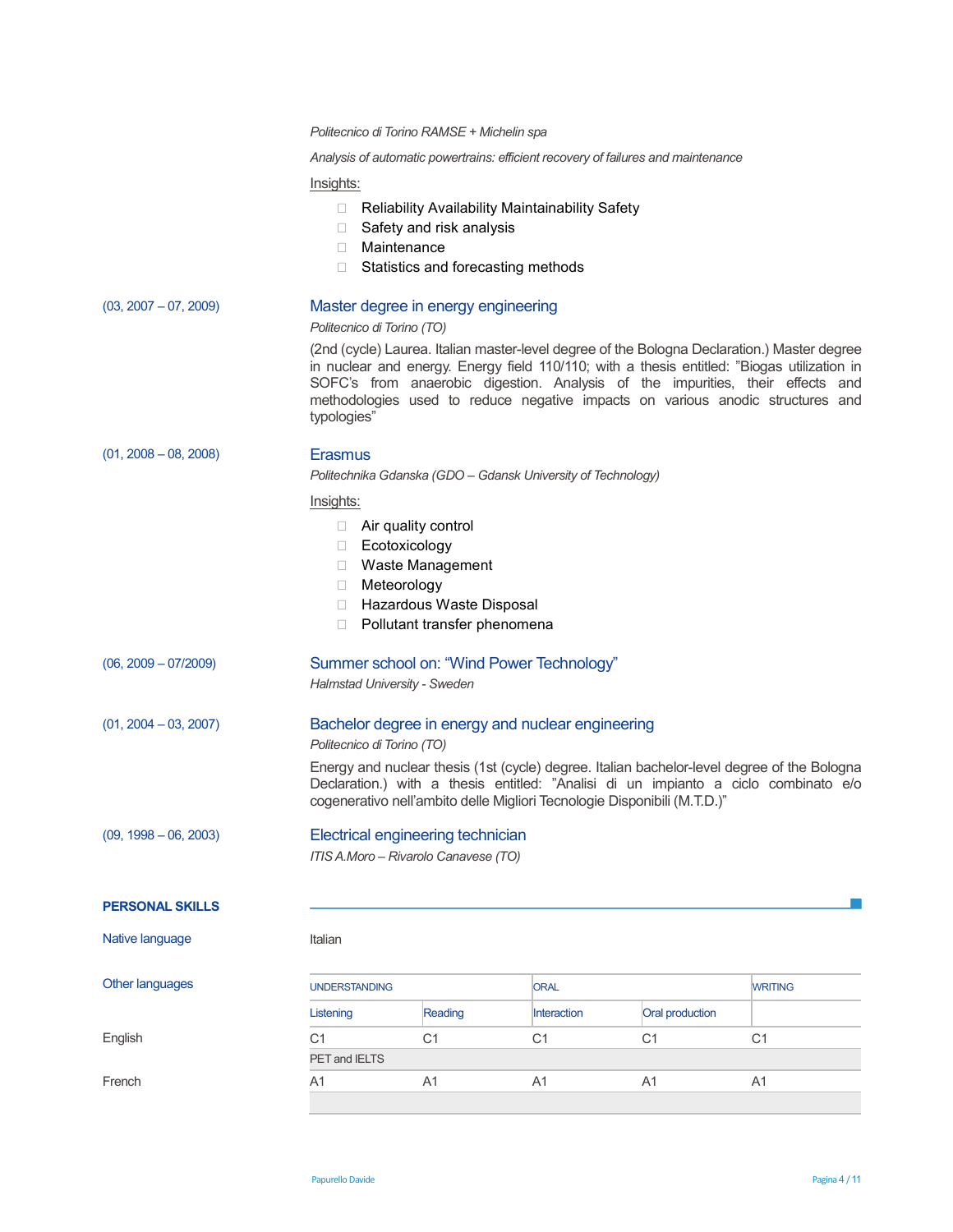|                                        | Level: A1/2 basic level - B1/2 intermediate level - C1/2 advance level<br>Common European Framework of Reference for Languages                                                                                                                        |
|----------------------------------------|-------------------------------------------------------------------------------------------------------------------------------------------------------------------------------------------------------------------------------------------------------|
| Communication and managerial<br>skills | I have good communication and teamwork skills as well as technical and practical skills too, acquired<br>during my experience in experimental research laboratories and during internship in industry                                                 |
| <b>Professional skills</b>             | Good knowledge on the control processes and forecasting techniques for industrial maintenance,<br>technical and scientific development of the experimentation process                                                                                 |
|                                        | Good knowledge of the Microsoft Office tool – AutoCad – Cool Pack – CEA – Factsage – Cantera<br>(thermodynamic equilibrium tools) – Matlab, Aspen, Solidworks, Risk analysis, P&ID design of test<br>benches from laboratory scale up to pilot plant. |
| <b>Driver license</b>                  | B                                                                                                                                                                                                                                                     |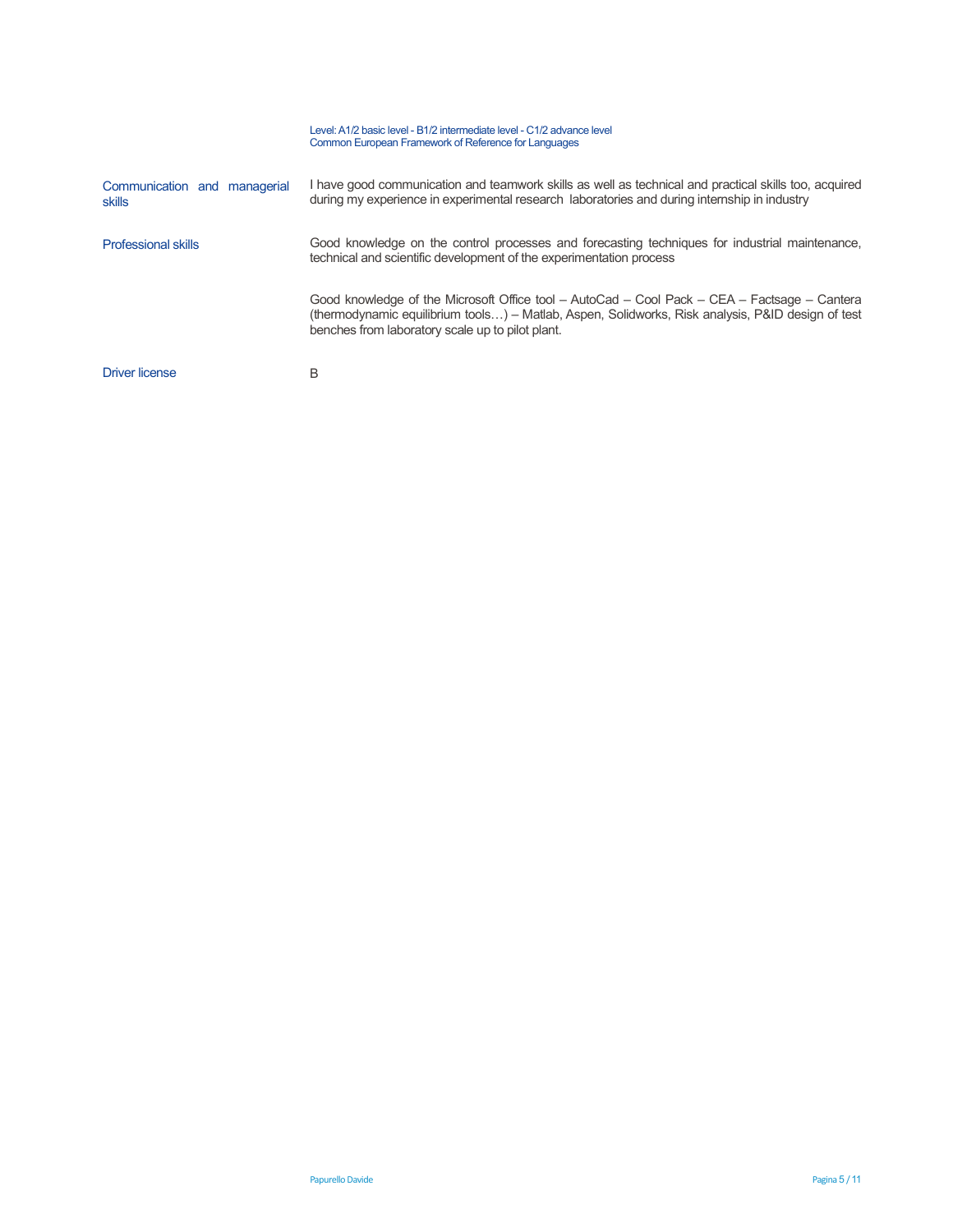- **Publications** 1. Papurello, D., Rolandi, C., Fogliacco, G., 2012. Catene cinematiche automatiche: ripristino efficiente dei guasti. Manutenzione, Tecnica e Management – Gennaio 2012.
	- 2. Papurello, D., Soukoulis, C., Forlin, L., Biasioli, F., Silvestri, S., Santarelli, M., 2012. Detection of Volatile Compounds Released from Dry Anaerobic Digestion of Organic Fraction of Municipal Solid Waste by Ptr-Tof-Ms. Conference at 20th European Biomass Conference and Exhibition. Milan 2012. ISBN 978-88- 89407-54-7. DOI 10.5071/20thEUBCE2012-2DV.3.1.
	- 3. Papurello, D., Soukoulis, C., Tognana, L., Lanzini, A., Leone, P., Santarelli, M., Forlin, L., Silvestri, S., 2012. Experimental investigation on the cleaning of biogas from anaerobic digestion as fuel in an anodesupported SOFC under direct dry-reforming. 10th European SOFC Forum 2012.B1113.
	- 4. Papurello, D., Soukoulis, C., Schufried, E., Cappellin, L., Gasperi, F., Silvestri, S., Santarelli, M., Biasioli, F. Monitoring of volatile compound emission during dry anaerobic digestion of Organic Fraction of Municipal Solid Waste by PTR-ToF-MS. Bioresource Technology 2012;126: 254-265. (0960-8524/\$ http://dx.doi.org/1016/j.biortech.2012.09.033).
	- 5. Papurello, D. Caratterizzazione del biogas per impieghi innovativi. Sessione orale Workshop Aspetti tecnico-gestionali ed ambientali della digestione anaerobica. Ecomondo 2012.
	- 6. Papurello, D., Lanzini, A., Silvestri, S., 2012. Biogas exploitation: from the dry anaerobic digestion of OFMSW to Solid Oxide Fuel Cell energy generator. II sessione: XIV Edizione della Conferenza Nazionale sul Compostaggio e Digestione Anaerobica. Ecomondo 2012. ISBN 883877708X
	- 7. Papurello, D., Lanzini, A., Leone, P., Santarelli, M., Silvestri, S. Biogas from the organic fraction of municipal solid waste: dealing with contaminants for a Solid Oxide Fuel Cell energy generator. Waste Management 2014; 34: 2047-2056. (http://dx.doi.org/10.1016/j.wasman.2014.06.017).
	- 8. Papurello, D., Lanzini, A., Santarelli, M., Silvestri, S., 2013. Biogas: una risposta contro l'effetto serra. Chimica Ambiente Tecnoedizioni. Gennaio – Febbraio 2013. ISBN 92-828-5368-3.
	- 9. Papurello, D., Lanzini, A., Schufried, E., Silvestri, S., Biasioli, F., Santarelli, M., 2013. Proton Transfer Reaction-Mass Spectrometry (PTR-MS) as a rapid online tool for monitoring the removal of trace compounds with adsorption filters and for analyzing biogas produced by dry anaerobic digestion. 6th International PTR-MS Conference 2013, Obergurgl – Austria. ISBN 978-3-902811-91-2.
	- 10. Papurello, D., Schuhfried, E., Lanzini, A., Romano, A., Cappellin, L., Märk, T.D., Silvestri, S., Biasioli, F. Santarelli, M. Proton transfer reaction-mass spectrometry as a rapid inline tool for filter efficiency of activated charcoal in support of the development of Solid Oxide Fuel Cells fueled with biogas. Fuel Processing Technology 2015; 130: 78-86. (http://dx.doi.org/10.1016/j.fuproc.2014.09.042).
	- 11. Papurello, D., Schuhfried, E., Lanzini, A., Romano, A., Cappellin, L., Märk, T.D., Silvestri, S., Biasioli, F. Influence of co-vapors on biogas filtration for fuel cells monitored with PTR-MS (Proton Transfer-Reaction Mass Spectrometry). Fuel Processing Technology 2014; 118: 133-140.(0378-3820/\$ http://dx.doi.org/10.1016/j.fuproc.2013.08.011).
	- 12. Papurello, D., Borchielllini, R., Bareschino, P., Chiodo, V., Freni, S., Lanzini, A., Pepe, F., Ortigoza, GA., Santarelli, M., 2013. Performance of a Solid Oxide Fuel Cell short-stack with biogas feeding. Applied energy 2014; 125: 254-263. (http://dx.doi.org/10.1016/j.apenergy.2014.03.040).
	- 13. Papurello, D., Lanzini, A., Smeacetto, F., Tognana, L., Silvestri, S., Santarelli, M., 2013. Effect of sulfur and carbon contaminants on a Solid Oxide Fuel Cell (SOFC) fed with anaerobic digestion biogas. The 3rd edition of the International Conference on Microgeneration and Related Technologies. Naples 15-17 April 2013. ISBN 9788890848902.
	- 14. Papurello, D., Lanzini, L., Santarelli, M., Leone, P., 2013. Solid Oxide Fuel Cell energy production from biogas – impact of contaminants (COS, C2H4) on fuel cell performance. ATI 2013.
	- 15. Papurello, D., Lanzini, L., Santarelli, M., Leone, P., 2013. Solid Oxide Fuel Cell energy production from biogas – impact of contaminants (COS, C2H4) on fuel cell performance. La termotecnica Maggio 2014.
	- 16. Papurello, D., Lanzini, A., Smeacetto, F., Santarelli, M. Sorbent materials for the cleaning of sewage biogas in high temperature fuel cell plants. Environmental Engineering and Management Journal November 2013, Vol.12, No. S11, 1-276, SUPPLEMENT.
	- 17. Papurello, D. Lanzini, A., Smeacetto, F., Santarelli, M. Sorbent materials for the cleaning of sewage biogas in high temperature fuel cell plants – Biowaste sessione tecnica – Comitato Italiano Compostatori. Ecomondo 2013.
	- 18. Silvestri, S., Bona, D., Cristoforetti, A., Forlin, L., Papurello, D. Combination of dry anaerobic digestion, composting and energy exploitation of biogas for innovative utilization in a pilot plant. 4th Central European Biomass Conference 2014, Graz 15-18 January 2014 - Austria.
	- 19. Papurello, D, Lanzini, A, Ferrero, D, Smeacetto, F, Leone, P, Biasioli, F, Santarelli, M. Covapors influence on activated carbon filter performance removal from a biogenous fuel suitable for SOFC application using a rapid and online tool. Proceedings of EFC2013 Fifth European Fuel Cell Technology & Applications Conference - Piero Lunghi Conference December 11-13, 2013, Rome, Italy.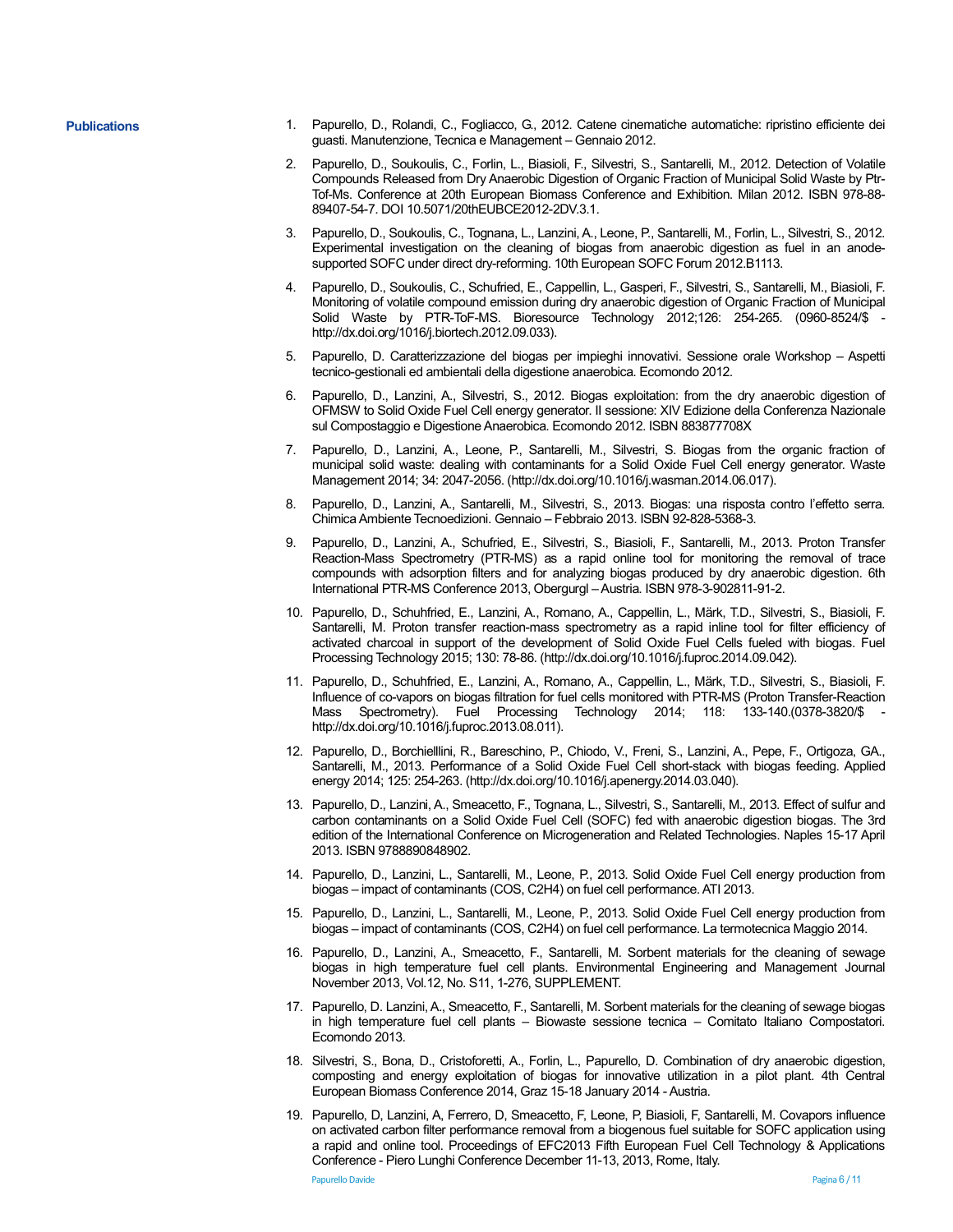- 20. Papurello, D, Lanzini, A, Leone, P, Smeacetto, F, Tognana, L, Santarelli, M. Direct biogas steam reforming on Nickel anode supported cell effect of higher hydrocarbons and sulfur impurities on the cell performance. Proceedings of EFC2013 Fifth European Fuel Cell Technology & Applications Conference - Piero Lunghi Conference December 11-13, 2013, Rome, Italy.
- 21. Lanzini, A, Ortigoza-Villalba, G.A, Papurello, D, Santarelli, M, Singh, R, Leone, P. The effect of various biogas contaminants on SOFC performance. Proceedings of EFC2013 Fifth European Fuel Cell Technology & Applications Conference - Piero Lunghi Conference December 11-13, 2013, Rome, Italy.
- 22. Papurello, D, Lanzini, A, Ortigoza, GA, Santarelli, M, Singh, R. Effects of biogas contaminants on SOFC short-stack: Tolerable concentration limits for chlorine and siloxane. 11th European SOFC & SOE Forum 2014.B0608.
- 23. Papurello, D, Tognana, L, Lanzini, A, Modena, S, Silvestri, S, Santarelli, M. SOFC stack feeding with biogas from dry anaerobic digestion of organic fraction of municipal solid waste. 11th European SOFC & SOE Forum 2014.A1214.
- 24. Papurello, D., Tognana, L., Lanzini, A., Smeacetto, F., Santarelli, M., Belcari, I., Silvestri, S., Biasioli, F. Proton transfer reaction mass spectrometry technique for the monitoring of volatile sulfur compounds in a fuel cell quality clean-up system. Fuel Processing Technology 2015; 130: 136-146. (http://dx.doi.org/10.1016/j.fuproc.2014.09.041).
- 25. Papurello, D., Tognana, L., Lanzini, A., Santarelli, M., Silvestri, S., Biasioli, F., 2014. Energy production from biogas to SOFC energy system: pilot plant experience. 5th International Symposium on Energy from Biomass and Waste. Venice.
- 26. Madi, H., Lanzini, A., Diethelm, S., Papurello, D., Van herle, J., Lualdi, M., Larsen J.G., Santarelli, M. Solid oxide fuel cell anode degradation by the effect of siloxanes. Journal of Power Sources, 2015; 279, 460- 471. (http://dx.doi.org/10.1016/j.jpowsour.2015.01.053).
- 27. Chiodo, V., Galvagno, A., Lanzini, A., Papurello, D., Urbani, F., Santarelli, M., Freni, S. Biogas reforming process investigation for SOFC application. Energ. Convers. Manage. 2015; 98: 252-258. (doi:10.1016/j.enconman.2015.03.113).
- 28. Papurello, D., Lanzini, A., Tognana, L., Silvestri, S., Santarelli, M. Waste to energy: Exploitation of biogas from organic waste in a 500 Wel solid oxide fuel cell (SOFC) stack. Energy 2015; 85: 145-158. (doi:10.1016/j.energy.2015.03.093).
- 29. Papurello, D., Lanzini, A., Fiorilli, S., Smeacetto, F., Singh, R., Santarelli, M. Sulfur poisoning in Ni-anode solid oxide fuel cells (SOFCs): Deactivation in single cells and a stack. Chem. Eng. J. 2016; 283: 1224- 1233 (doi:10.1016/j.cej.2015.08.091).
- 30. Papurello, D., Lanzini, A., Drago, D., Leone, P., Santarelli, M. Limiting factors for planar solid oxide fuel cells under different trace compound concentrations. Energy 2016; 95: 67-78 (doi:10.1016/j.energy.2015.11.070).
- 31. Lanzini, A., Gandiglio, M., Papurello, D., Santarelli, M. Harvesting energy from wastewater: the SOFCOM polygeneration plant. Proceedings of EFC2015 Sixth European Fuel Cell Technology & Applications Conference - Piero Lunghi Conference December 16-18, 2015, Naples, Italy. ISBN 978-88-8286-324-1.
- 32. Papurello, D., Lanzini, A., Santarelli, M. Crossing effects of contaminants on SOFC single cells fed by biogas. Proceedings of EFC2015 Sixth European Fuel Cell Technology & Applications Conference - Piero Lunghi Conference December 16-18, 2015, Naples, Italy. ISBN 978-88-8286-324-1.
- 33. Papurello, D., Belcari, I., Smeacetto, F., Fiorilli, S., Santarelli, M., Silvestri, S., Tomasi, L. New sorption materials, trace compounds removal for SOFC applications. Proceedings of ECOMONDO XVII National conference on composting and anaerobic digestion. November 03-06, 2015, Rimini, Italy.
- 34. Papurello, D., Tomasi, L., Silvestri, S., Belcari, I., Santarelli, M., Smeacetto, F., Biasioli, F. Biogas trace compound removal with ashes using proton transfer reaction time-of-flight mass spectrometry as innovative detection tool. Fuel Processing Technology 2016; 145: 62-75 (doi:10.1016/j.fuproc.2016.01.028).
- 35. Papurello, D. 2016. Utilizzo di materiali di scarto per ottenere BIOGAS di qualità per generatori SOFC. Chimica Ambiente Tecnoedizioni. Gennaio – Febbraio 2016. ISBN 92-828-5368-3.
- 36. Papurello, D., Tomasi, L., Silvestri, S., Santarelli, M. Evaluation of the Wheeler-Jonas parameters for biogas trace compounds removal with activated carbons. Fuel Processing Technology 2016; 152: 93-101. (doi.org/10.1016/j.fuproc.2016.06.006).
- 37. Papurello, D., Tomasi, L., Silvestri, S., Belcari, I., Santarelli, M., Biasioli, F. Wastes as sorbent materials for SOFC applications. Proceedings SUM2016, Third Symposium on Urban Mining, 23 - 25 May 2016.
- 38. Lanzini, A., Papurello, D., Ferrero, D., Santarelli, M. Dealing with fuel contaminants degradation in Nianode SOFCs. 12th EUROPEAN SOFC & SOE FORUM – Lucerne, Switzerland 5 - 8 July 2016.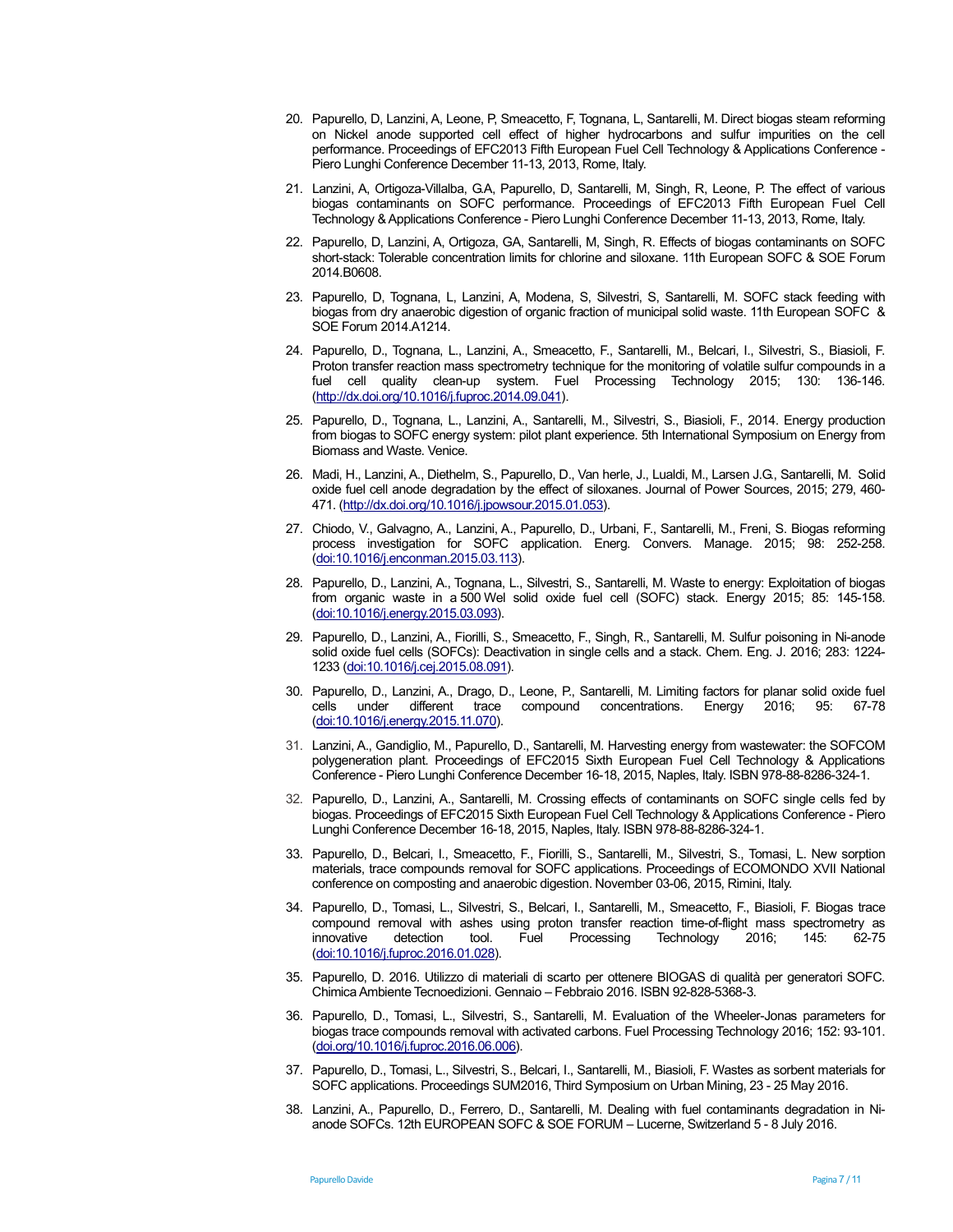- 39. Madi, H., Lanzini, A., Papurello, D., Diethelm, S., Ludwig, C., Santarelli, M., Van herle, J. Solid oxide fuel cell anode degradation by the effect of hydrogen chloride in stack and single cell environments. J Power Sources, Volume 326, 15 September 2016, Pages 349-356, ISSN 0378-7753, (http://dx.doi.org/10.1016/j.jpowsour.2016.07.003).
- 40. Papurello, D., Lanzini, A., Leone, P., Santarelli, M. The effect of heavy tars (toluene and naphthalene) on the electrochemical performance of an anode-supported SOFC running on bio-syngas. Renewable Energy, Volume 99, December 2016, Pages 747-753. (http://dx.doi.org/10.1016/j.renene.2016.07.029)
- 41. Papurello, D, Silvestri, S, Tomasi, L, Belcari, I, Biasioli, F, Santarelli, M. Biowaste for SOFCs. 71st Conference of the Italian Thermal Machines Engineering Association, ATI2016, 14-16 September 2016, Turin, Italy.
- 42. Papurello, D, Silvestri, S, Tomasi, L, Belcari, I, Biasioli, F, Santarelli, M. Natural gas trace compounds analysis with innovative systems: PTR-ToF-MS and FASTGC. 71st Conference of the Italian Thermal Machines Engineering Association, ATI2016, 14-16 September 2016, Turin, Italy.
- 43. Papurello, D, Silvestri, S, Tomasi, L, Belcari, I, Biasioli, F, Santarelli, M. Biowaste for SOFCs Energy Procedia, Volume 101, November 2016, Pages 424-431.
- 44. Papurello, D, Silvestri, S, Tomasi, L, Belcari, I, Biasioli, F, Santarelli, M. Natural gas trace compounds analysis with innovative systems: PTR-ToF-MS and FASTGC. Energy Procedia, Volume 101, November 2016, Pages 536-541.
- 45. Papurello, D., Belcari, I., Tomasi, L., Silvestri, S. Innovative technique to monitor the removal of siloxane with sorbent materials: biochar and activated carbons. 5th Central European Biomass Conference 2016, Graz 18-20 January 2016 - Austria.
- 46. Santarelli, M., Briesemeister, L., Gandiglio, M., Herrmann, S., Kuczynskic, P., Kupecki, J., Lanzini, A., Llovell, F., Papurello, D., Spliethoff, H., Swiatkowski, B., Torres-Sanglas, J., Vega, L.F. Carbon recovery and re-utilization (CRR) from the exhaust of a solid oxide fuel cell (SOFC): Analysis through a proof-of-<br>
concept. Journal of CO2 Utilization, Volume 18, March 2017, Pages 206–221. concept. Journal of CO2 Utilization, Volume 18, March 2017, Pages 206–221. (http://dx.doi.org/10.1016/j.jcou.2017.01.014)
- 47. Drago, D., Gandiglio, M., Lanzini, M., Molino, G., Papurello, D., Santarelli, M. The DEMOSOFC Project: Industrial-Size Demonstration of a Biogas-Fed Solid Oxide Fuel Cell. Fundamentals & Development of Fuel Cells" January 31st , Stuttgart – Germany.
- 48. Lanzini, A., Madi, H., Chiodo, V., Papurello, D., Maisano, S., Santarelli, M., Van herle, J. Dealing with fuel contaminants in biogas-fed solid oxide fuel cell (SOFC) and molten carbonate fuel cell (MCFC) plants: Degradation of catalytic and electro-catalytic active surfaces and related gas purification methods. Review Article Progress in Energy and Combustion Science, Volume 61, July 2017, Pages 150-188. (https://doi.org/10.1016/j.pecs.2017.04.002)
- 49. Lanzini, A., Ferrero, D., Papurello, D., Santarelli, M. Reporting Degradation from Different Fuel Contaminants in Ni-anode SOFCs. Fuel Cells, 2017.(https://doi.org/10.1002/fuce.201600184)
- 50. Papurello, D., Iafrate, C., Lanzini, A., Santarelli, M. Trace compounds impact on SOFC performance: Experimental and modelling approach. Applied Energy, 2017. (http://dx.doi.org/10.1016/j.apenergy.2017.09.090)
- 51. Papurello, D., Menichini, D., Lanzini, A. Distributed relaxation times technique for the determination of fuel cell losses with an equivalent circuit model to identify physicochemical processes. Electrochimica Acta, 2017. (https://doi.org/10.1016/j.electacta.2017.10.052)
- 52. Kupecki, J., Motylinski, K., Blesznowski, M., Papurello, D., Lanzini, A., and Santarelli, M. The numerical model for predictive simulation of the as-SOFC Stack operated in DIR SOFC mode with presence of hydrogen sulphide in the feeding gas. (2017) Proceedings of EFC2017 European Fuel Cell Technology & Applications Conference – Piero Lunghi Conference, ISBN 978-88-8286-356-2, pp 139-140.
- 53. Papurello, D., Lanzini, A., Santarelli, M. Trace compounds impact on SOFC performance: experimental and modelling approach. (2017) Proceedings of EFC2017 European Fuel Cell Technology & Applications Conference – Piero Lunghi Conference, ISBN 978-88-8286-356-2, pp 177-178.
- 54. Papurello, D., Lanzini, A., Santarelli, M. Distributed relaxation times technique for the determination of fuel cell losses. (2017) Proceedings of EFC2017 European Fuel Cell Technology & Applications Conference – Piero Lunghi Conference, ISBN 978-88-8286-356-2, pp 207-208.
- 55. Papurello, D., Modena, S., Silvestri, S., Biasioli, F., Bona, D., Tomasi, L. Waste to energy with an SOFC generator system – pilot plant experimentation. (2017) Proceedings of EFC2017 European Fuel Cell Technology & Applications Conference – Piero Lunghi Conference, ISBN 978-88-8286-356-2, pp 209- 210.
- 56. Papurello, D., Lanzini, A. SOFC single cells fed by biogas: Experimental tests with trace contaminants. Waste Management, 2017. (https://doi.org/10.1016/j.wasman.2017.11.030).
- 57. Papurello, D., Boschetti, A., Silvestri, S., Khomenko, I., Biasioli, F. Real-time monitoring of removal of trace compounds with PTR-MS: Biochar experimental investigation. Renewable Energy, 2018 (https://doi.org/10.1016/j.renene.2018.02.122).
- 58. Kupecki, J., Kluczowski, R., Papurello, D., Lanzini, A., Kawalec, M., Krauz, M., Santarelli, M. Characterization of a circular 80 mm anode supported solid oxide fuel cell (AS-SOFC) with anode support produced using high-pressure injection molding (HPIM). International Journal of Hydrogen Energy. (https://doi.org/10.1016/j.ijhydene.2018.02.143).
- 59. Papurello, D., Tomasi, L., Silvestri, S. Proton transfer reaction mass spectrometry for the gas cleaning using commercial and waste-derived materials: focus on the siloxane removal for SOFC applications. International Journal of Mass Spectrometry. 2018. (https://doi.org/10.1016/j.ijms.2018.05.002)
- 60. Papurello, D., Chiodo, V., Maisano, S., Lanzini, A., Santarelli, M. Catalytic Stability of a Ni-Catalyst Towards Biogas Reforming in the Presence of Deactivating Trace Compounds. Renewable Energy. (https://doi.org/10.1016/j.renene.2018.05.006)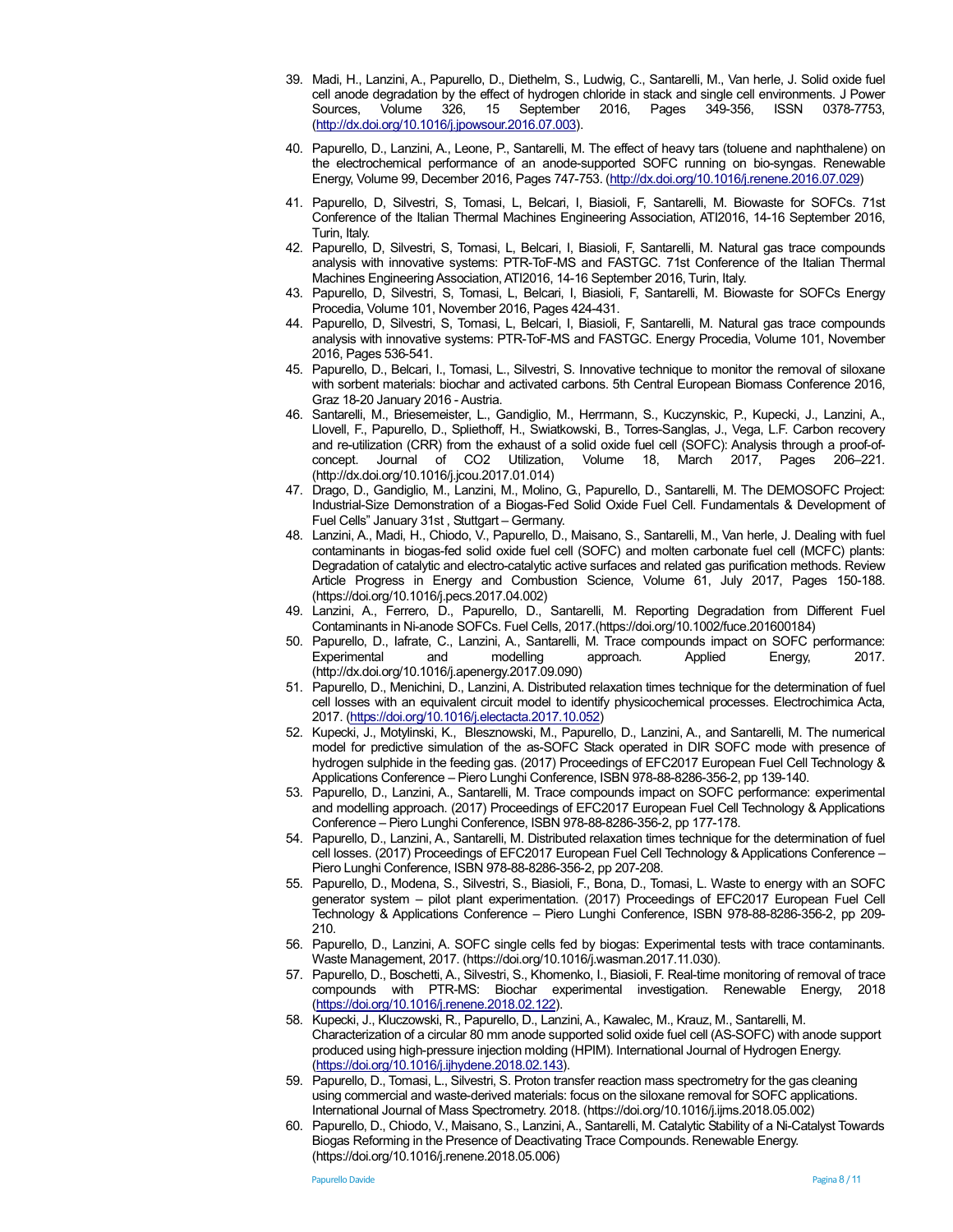- 61. Papurello, D., Coppola, G. Biogas Cleaning: Activated Carbon Regeneration for H2S Removal. Clean Technol. 2018, 1(1), 4; (https://doi.org/10.3390/cleantechnol1010004)
- 62. Papurello, D., Silvestri, S., Lanzini, A. Biogas cleaning: trace compounds removal with model validation. Separation and purification technology. 2019, 210, 80-92. (https://doi.org/10.1016/j.seppur.2018.07.081)
- 63. Papurello, D., Santarelli, M., Fiorilli, S. Physical Activation of Waste-Derived Materials for Biogas Cleaning. Energies. 2018, 11, 2338. (https://doi:10.3390/en11092338)
- 64. Kupecki, J., Papurello, D., Lanzini, A., Naumovich, Y., Motylinski, K., Blesznowski, M., Santarelli, M. Numerical model of planar anode supported solid oxide fuel cell fed with fuel containing H2S operated in direct internal reforming mode (DIR-SOFC). Applied Energy. 2018, 230, 1573-1584. (https://doi.org/10.1016/j.apenergy.2018.09.092)
- 65. Papurello, D., Direct injection mass spectrometry technique for the odorant losses at ppb (v) level from nalophan™ sampling bags. International Journal of Mass Spectrometry 436, 137-146. (https://doi.org/10.1016/j.ijms.2018.12.008)
- 66. Papurello, D., Bressan, M., Bona, D., Flaim, G., Cerasino, L., Silvestri, S. Simulated SOFC exhausts and their fixation on chlorella vulgaris: study on affecting parameters. Detritus / Volume 05 - 2019 / pages 99- 104 https://doi.org/10.31025/2611-4135/2019.13776 © 2018 Cisa Publisher. Open access article under CC BY-NC-ND license. (https://doi.org/10.31025/2611-4135/2019.13776)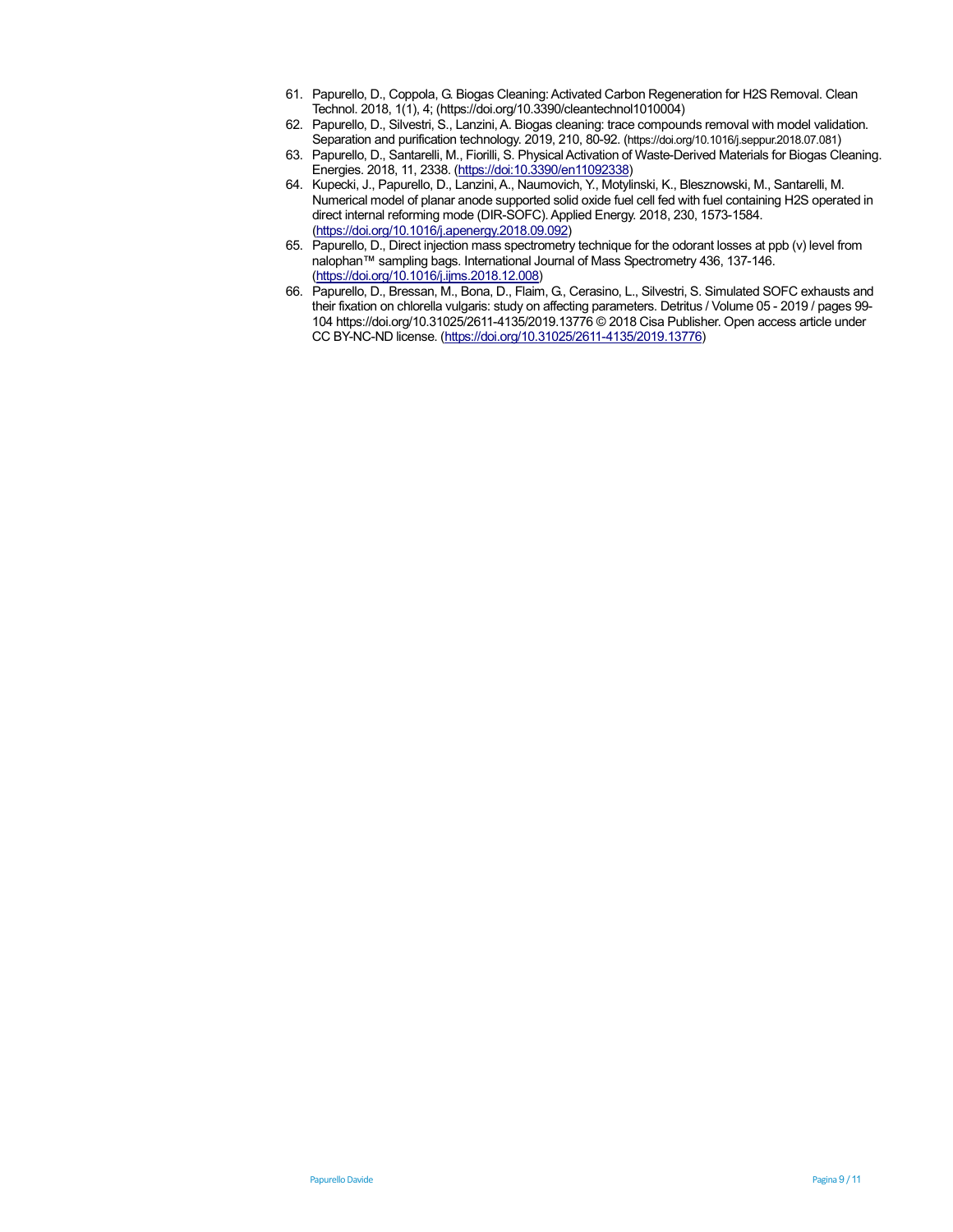**Reviewer of the following international journals: Sustainability, MDPI AG - ISSN 2071-1050; CODEN: SUSTDE Energies, MDPI AG - ISSN 1996-1073; CODEN: ENERGA International Journal of Environmental Research and Public Health, MDPI AG - ISSN 1660-4601; CODEN: IJERGQ; ISSN 1661-7827 for printed edition) Journal of Environmental Chemical Engineering, Elsevier Energy, Elsevier Chemical Engineering Journal, Elsevier Journal of Energy Storage, Elsevier Journal of Power Sources, Elsevier Process Biochemistry, Elsevier Management of Enviromental Quality, Emerald Journal of Solid State Electrochemistry, Springer Energies, MDPI AG International Journal of Hydrogen Energy, Elsevier ChemSusChem, Wiley Chemistry Journals, Wiley Catalysis Today, Elsevier Journal of The Electrochemical Society, The electrochemical society (ECS) Electrochemical Journal of Biotechnology, Elsevier Electrochemica Acta, Elsevier Journal of Pharmaceutical Analytics and Insights, Sci Forschen Inc. International Journal of Ambient Energy, Thomson Reuters Journal of Alloys and Compounds, Elsevier Electronic Journal of Biotechnology, Elsevier Detritus, IWWG Renewable Energy, Elsevier Applied energy, Elsevier Electronic Journal of Biotechnology, Elsevier Environmental Technology & Innovation, Elsevier Nano Energy Journal, Elsevier PLOS ONE, Public Library of Science – ISSN 1932-6203 CATALYST, MDPI AG - ISSN 2073-4344 Inorganics, MDPI AG - ISSN 2304-6740 IJERPH, MDPI AG - ISSN 1660-4601 Energy Science & Engineering, ScholarOne Manuscripts Journal of Energy Storage, Elsevier Processes, MDPI AG EISSN 2227-9717** 

- **Reviewer of the European Fuel Cell Technology & Applications Piero Lunghi Conference Naples, December 16-18, 2015.**
- **Reviewer of the 2016 International Conference on New Energy and Future Energy System(NEFES 2016) August 19th-22nd, 2016, Beijing, China.**
- **Reviewer of the International Conference on Environmental Contamination and Clean Technologies (ECCT 2016) Oct. 21-23, 2016 Beijing, China.**
- **Reviewer of the 2018 International Conference on New Energy and Future Energy System(NEFES 2018) August 21st 24th, 2018, Shanghai, China.**

**Associate Editorial Board Member of The Open Fuels & Energy Science Journal. Committee member of the 2018 4th International Conference on Energy Science and Chemical Engineering (ICESCE 2018) Kunming, China.** 

**Scientific Advisory Board (SAB) of the Renewable Energy Sources - Research and Business (RESRB) 2018** 

- **Reviewer of the European Fuel Cell Technology & Applications Piero Lunghi Conference Naples, December 16- 18, 2015.**
- **Reviewer of the 2016 International Conference on New Energy and Future Energy System(NEFES 2016) August 19th- 22nd, 2016, Beijing, China.**
- **Reviewer of the International Conference on Environmental Contamination and Clean Technologies (ECCT 2016) Oct. 21-23, 2016 Beijing, China.**
- **Reviewer of the 2018 International Conference on New Energy and Future Energy System(NEFES 2018) August 21st - 24th, 2018, Shanghai, China.**

**Guest Editor for Processes MDPI, Special issue on: Gas Cleaning with Adsorption Processes, Experimental and Model**